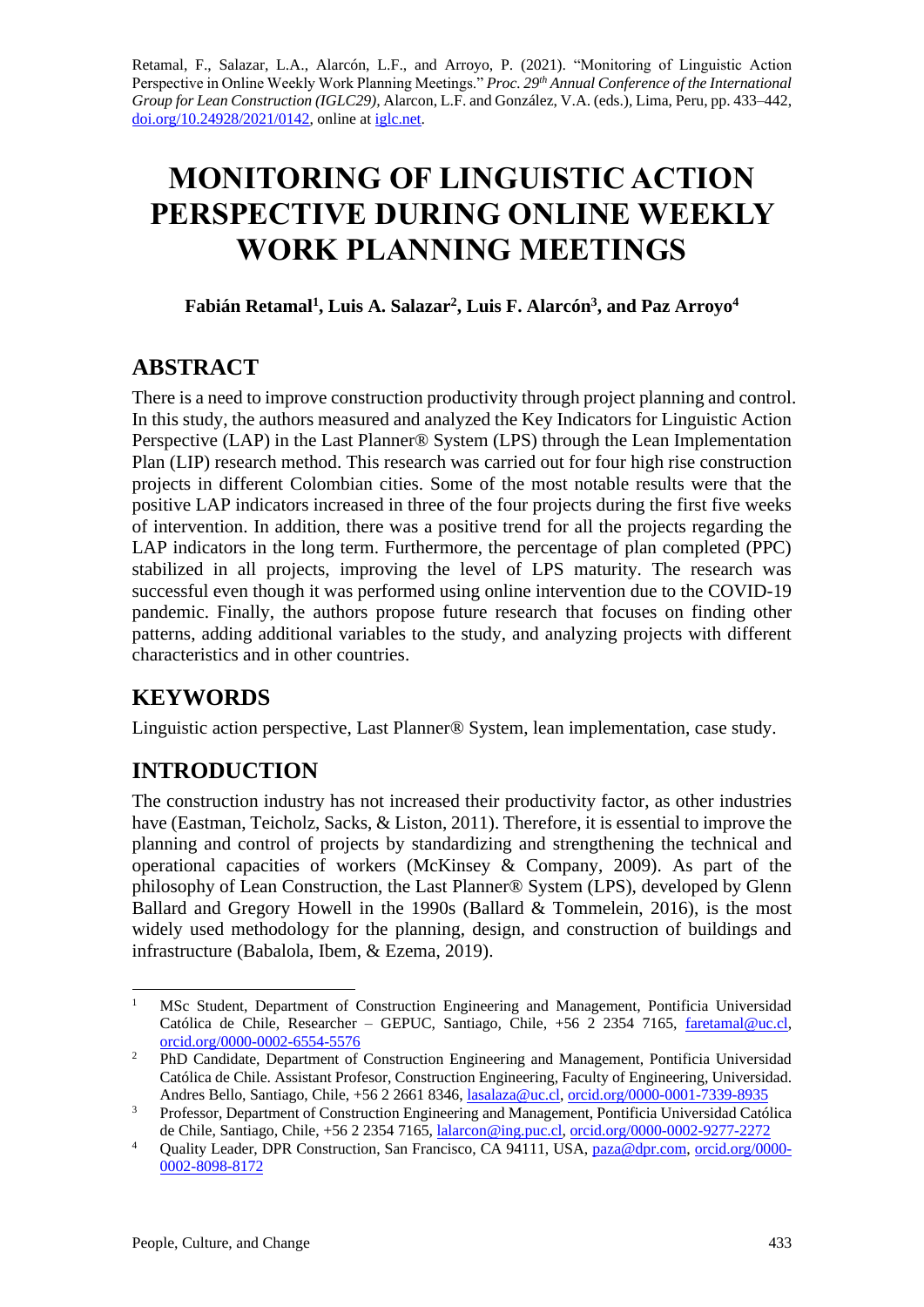## **BACKGROUND**

#### **LAST PLANNER® SYSTEM AND LINGUISTIC ACTION PERSPECTIVE**

The Last Planner® System is a planning and commitment control methodology based on the principles of Lean Construction and seeks to increase the reliability of planning and the performance of construction projects (Ballard & Tommelein, 2016). According to Goldratt & Cox (2013), reliability depends on the effectiveness of controlling dependencies and fluctuations between project activities. Therefore, the management and control of commitments become relevant, primarily in weekly work planning meetings (Salazar, Ballard, Arroyo, & Alarcón, 2018). For this purpose, Macomber & Howell (2003) propose the Linguistic Action Perspective (LAP), also called "language action," as a way to improve commitment management in construction projects. This perspective, developed by Flores (2015), is based on the application of the speech act theory (Austin, 1971; Searle, 1969). Flores (2015) states that there are four stages involved in "conversation for action" or "commitment management," which are 1) the preparation of a request; 2) negotiation and agreements; 3) the execution and declaration of compliance; and 4) the acceptance and declaration of satisfaction (Salazar et al., 2018).

Consequently, Salazar et al. (2018) carried out an initial proposal of indicators to measure and control the management of commitments in construction projects, applying the principles of LAP. Later, after several iterations, Salazar, Arroyo, & Alarcón (2020) proposed a system of key LAP indicators that measure and control the management of commitments. However, there are still not enough case studies to analyze the relationship between these indicators ant the percentage of plan completed (PPC) and construction project performance.

### **RESEARCH METHODOLOGY**

The authors selected the case study methodology because of the research questions it asks, how and why (Yin, 2003). Furthermore, this study did not represent a "sample", and therefore a controlled experiment was ruled out (Retamal, Salazar, Herrera, & Alarcón, 2020). In this case, the authors performed a longitudinal-multiple-holistic case study because this research aims to extend and conceptualize theories through an analytical generalization of causal relationships, both simple and complex, through the verification of the proposed theory (Yin, 2003) and is not a statistical generalization (Yacuzzi, 2005).

#### **SELECTED PROJECTS**

The authors selected four projects for participation in this research. These projects were all located in Colombia, but in different cities: Barranquilla (Project A), Bucaramanga (Project B), and Bogota (Project C and Project D).

These projects had the same characteristics (tall building type), and they were measured in the same eight weeks. Measurement for each project started on October 13<sup>th</sup>, 2020, and ended on December  $08<sup>th</sup>$ , 2020.

Weekly work planning meetings were held in person, with adequate social distancing. Additionally, the meetings were held outdoors, and all participants wore masks. In some cases, a megaphone was used so that all meeting participants were aware of when it was their turn to participate. Only the authors who performed the interventions were remotely located.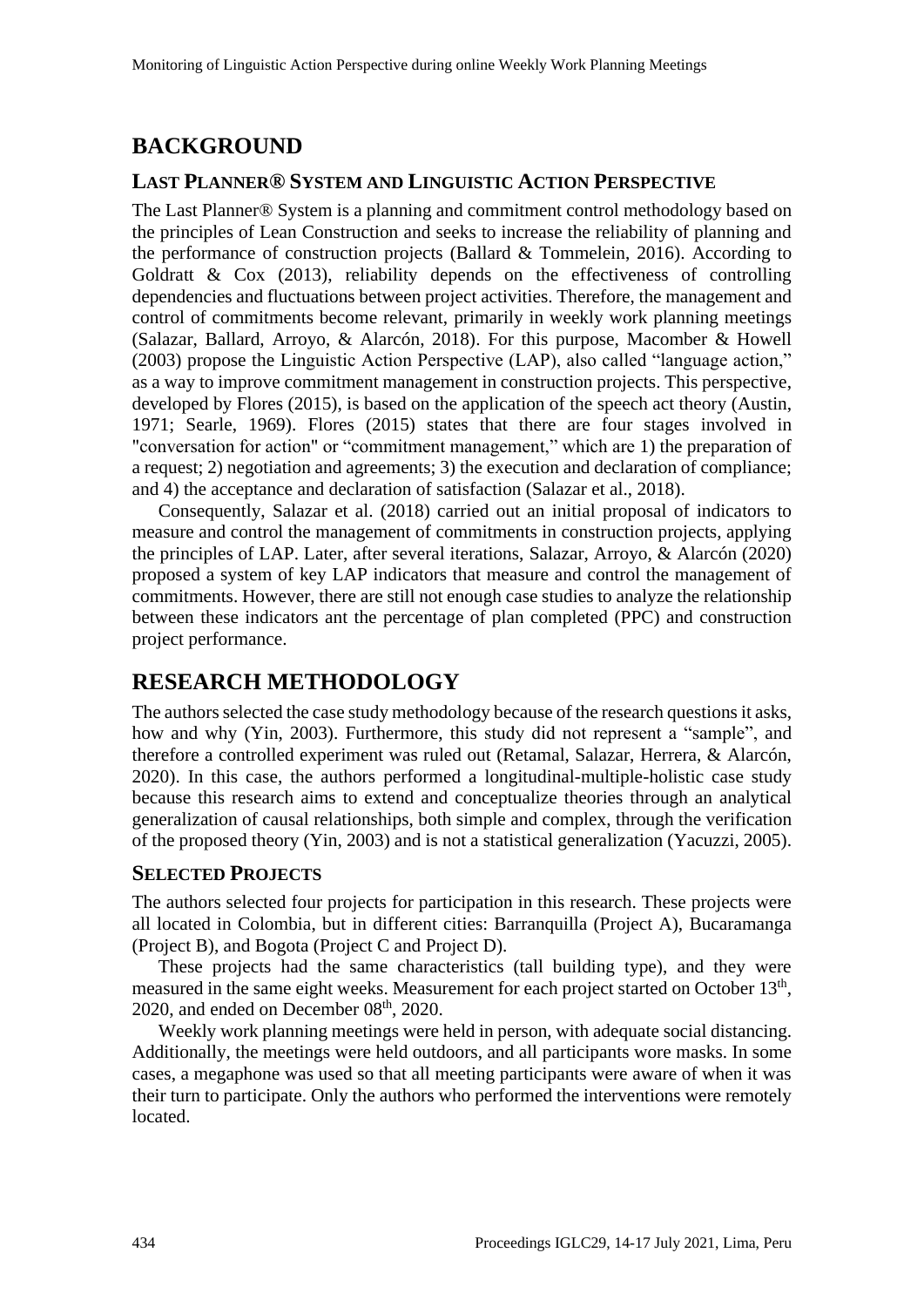#### **LEAN IMPLEMENTATION PLAN**

The authors used the Lean Implementation Plan (LIP) research method. This method is based on the art and practice study, with 5 phases of implementation (Gómez-Cabrera, Salazar, Ponz-Tienda, & Alarcón, 2020).

According to Gómez-Cabrera et al. (2020), the first step is the project's characterization, i.e., the authors must understand the project's state prior to implementation. The next phase is to make a diagnosis using KPIs, establishing a baseline for the project. Third, the authors select tools from Lean Implementation to apply to each project. Finally, the project is evaluated, and is considered to have started an improvement process. [Figure 1](#page-2-0) shows the process implemented in this research.



2020)

#### <span id="page-2-0"></span>**SELECTED INDICATORS**

#### **Last Planner® Maturity**

The level of maturity is defined as the level of depth at which a tool is implemented. This measure depends on the implemented tool type (Vujica Herzog & Tonchia, 2014).

The Center of Excellence in Production Management (GEPUC) developed a worksheet that measures the level of implementation and maturity of the LPS. This worksheet measures key aspects of the Last Planner® System and allows users to track the level of implementation as well as the different practices involved in this methodology (Baladrón Zanetti, 2017). Figure 2 shows an example of the worksheet used to measure the level of maturity in the LPS. The average of these indicators is the percentage of LPS maturity, and the red color corresponds to a low level of maturity, yellow corresponds to a medium level, and green corresponds to an advanced level of LPS maturity.

| <b>MATURITY OF THE LAST PLANNER®</b> |                                                         |                |                |  |  |  |  |
|--------------------------------------|---------------------------------------------------------|----------------|----------------|--|--|--|--|
| <b>Project</b><br>PROJECT A          |                                                         |                |                |  |  |  |  |
| <b>Researcher</b>                    | <b>XXXX</b>                                             |                |                |  |  |  |  |
| <b>Date</b>                          | 23-10-2020                                              |                |                |  |  |  |  |
|                                      |                                                         | <b>Is</b>      |                |  |  |  |  |
| <b>Initial Plan</b>                  |                                                         | it?            | <b>Ouality</b> |  |  |  |  |
|                                      | Master Plan exists                                      | Yes            | Regular        |  |  |  |  |
|                                      | It is checked periodically                              | Yes            | Regular        |  |  |  |  |
|                                      | It is updated                                           | Yes            | Poorly         |  |  |  |  |
| 38%                                  | It is published                                         | Yes            | Regular        |  |  |  |  |
|                                      | There is a milestone plan, and it is published          | N <sub>0</sub> | Poorly         |  |  |  |  |
|                                      | It is complemented with the layout                      | <b>NA</b>      |                |  |  |  |  |
|                                      | It is complemented with a shopping program              | <b>NA</b>      |                |  |  |  |  |
|                                      | It is sustainable, the standards of the company are met | Yes            | Regular        |  |  |  |  |
| <b>Look ahead</b>                    |                                                         |                |                |  |  |  |  |
| <b>33%</b>                           | Lookahead exists                                        | Yes            | Regular        |  |  |  |  |
|                                      | It is reviewed weekly                                   | Yes            | Regular        |  |  |  |  |
|                                      | Crossover with milestones and programming goals         | N <sub>0</sub> | Regular        |  |  |  |  |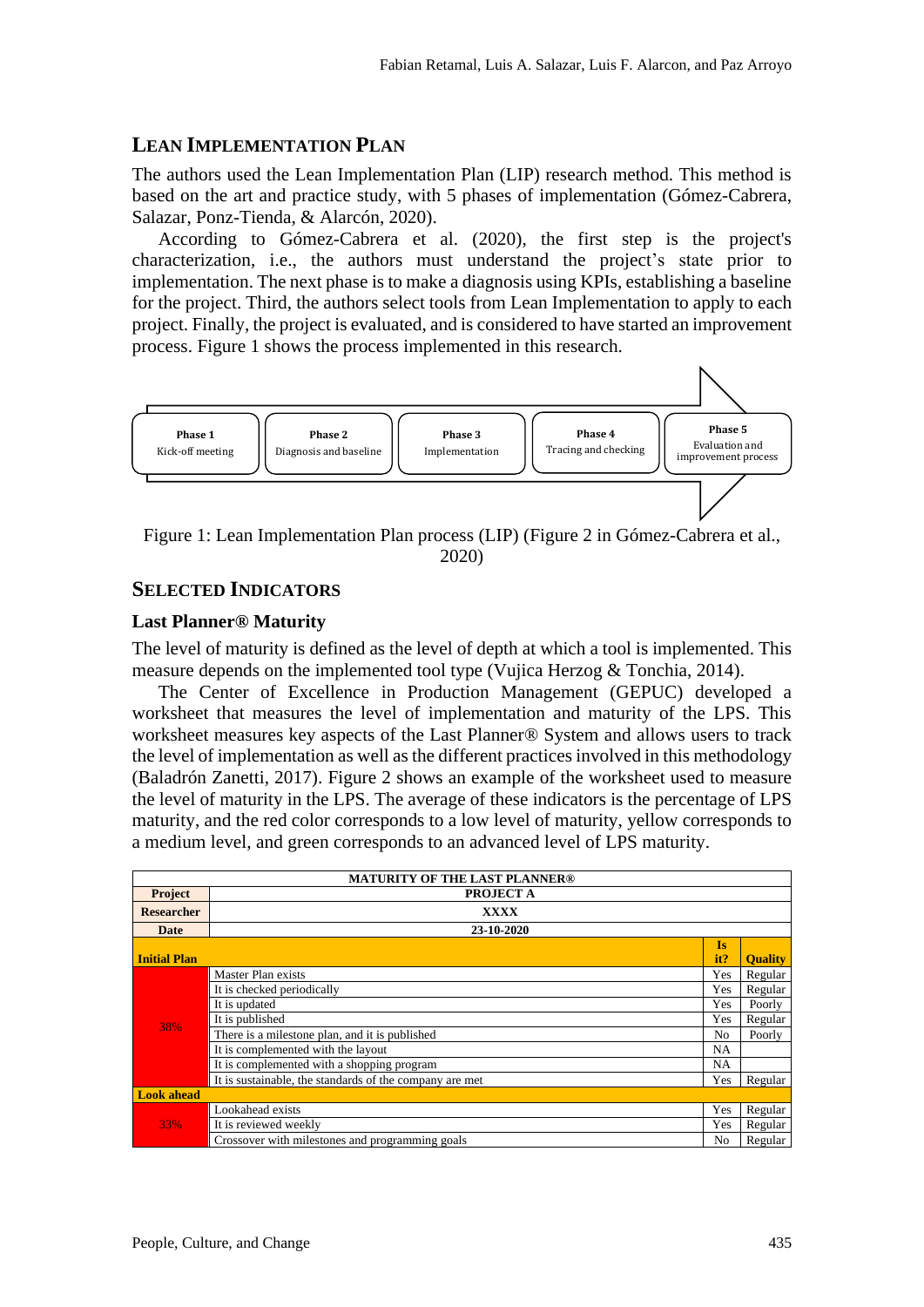| <b>Restrictions Management</b> |                                                                                                     |                |         |
|--------------------------------|-----------------------------------------------------------------------------------------------------|----------------|---------|
|                                | Record of restrictions exists                                                                       | Yes            | Good    |
| 50%                            | It is measured                                                                                      | Yes            | Regular |
|                                | It is tracked                                                                                       | Yes            | Regular |
|                                | There is an indicator for managing restrictions for noncompliance                                   | N <sub>0</sub> |         |
|                                | <b>Weekly Work Planning Meeting</b>                                                                 |                |         |
|                                | Be prepared before the meeting                                                                      | Yes            | Regular |
|                                | The structure of the meeting is followed                                                            | Yes            | Good    |
| 52%                            | There is the active participation of the Last Planners                                              | Yes            | Poorly  |
|                                | It takes place weekly                                                                               | Yes            | Regular |
|                                | The goal is clear                                                                                   | Yes            | Poorly  |
|                                | <b>Causes of noncompliance analysis</b>                                                             |                |         |
|                                | CNC exist in the meeting                                                                            | Yes            | Regular |
|                                | Accumulated CNC are recorded                                                                        | NA             |         |
| 75%                            | Weekly CNC are recorded                                                                             | Yes            | Good    |
|                                | Weekly analysis of CNC                                                                              | Yes            | Regular |
|                                | CNC are published                                                                                   | Yes            | Good    |
| <b>Corrective actions</b>      |                                                                                                     |                |         |
|                                | Corrective actions exist in the meeting                                                             | Yes            | Good    |
| 77%                            | Corrective actions are recorded                                                                     | Yes            | Good    |
|                                | Its impact is monitored                                                                             | Yes            | Poorly  |
| <b>Reliable commitments</b>    |                                                                                                     |                |         |
|                                | Commitment by the Last Planner                                                                      | Yes            | Poorly  |
| 20%                            | There is analysis of quantities and resources necessary to achieve the proposed goal                | Yes            | Poorly  |
|                                | Responsible comes with their own plan proposal                                                      | No             |         |
| <b>Visual management</b>       |                                                                                                     |                |         |
| 0%                             | Visual management exists in the meeting                                                             | No             |         |
|                                | It is updated                                                                                       | N <sub>0</sub> |         |
| <b>Phase plan</b>              | It is done                                                                                          | Yes            | Good    |
|                                | It is updated                                                                                       | Yes            | Regular |
| 40%                            | Commitments are recorded                                                                            | Yes            | Regular |
|                                | It is monitored periodically                                                                        | No             |         |
|                                | Visible panel                                                                                       | No             |         |
|                                | <b>Measurement and control of indicators</b>                                                        |                |         |
|                                | <b>Attendance Control Record</b>                                                                    | No             |         |
|                                | Concrete Advance Curve Chart                                                                        | No             |         |
|                                | Key Items Yield Curve Chart                                                                         | No             | Regular |
|                                | Graph of Yield Curves of Key Items by subcontract                                                   | No             |         |
| 19%                            | Graph of Compliance with Progress Commitments (PPC)                                                 | No             |         |
|                                | Causes of Noncompliance Chart                                                                       | Yes            | Regular |
|                                | <b>Updated</b> indicators                                                                           | Yes            | Regular |
|                                | They are published                                                                                  | Yes            | Regular |
| <b>Last Planner meetings</b>   |                                                                                                     |                |         |
|                                | Weekly meeting                                                                                      | Yes            | Regular |
| 35%                            | Punctuality                                                                                         | Yes            | Poorly  |
|                                | It is done constantly                                                                               | Yes            | Regular |
|                                | Adequate space                                                                                      | Yes            | Regular |
|                                | The use of radios, cell phones, and computers within the meeting is respected                       | Yes            | Poorly  |
|                                | There is a coffee or cookies for comfort f the participants                                         | No             |         |
| <b>Participants</b>            |                                                                                                     |                |         |
| 50%                            | All participants attend in the meeting                                                              | Yes            | Good    |
|                                | There is support in case of staff rotation to take up the subject (inductions, procedures, formats, |                |         |
|                                | etc.)                                                                                               | No             |         |

Figure 2: Example of LPS Maturity worksheet. (Annex A in Baladrón Zanetti, 2017)

#### **Linguistic Action Perspective Indicators**

The authors analyzed LAP indicators, following the methodology proposed by Salazar et al. (2018), later updated by Salazar et al. (2019) and Salazar et al. (2020), known as Weekly Work Planning. The methodology measures positive and negative LAP actions, defined by Retamal et al. (2020). The average of these indicators corresponds to LAP  $(+)$ and LAP (-).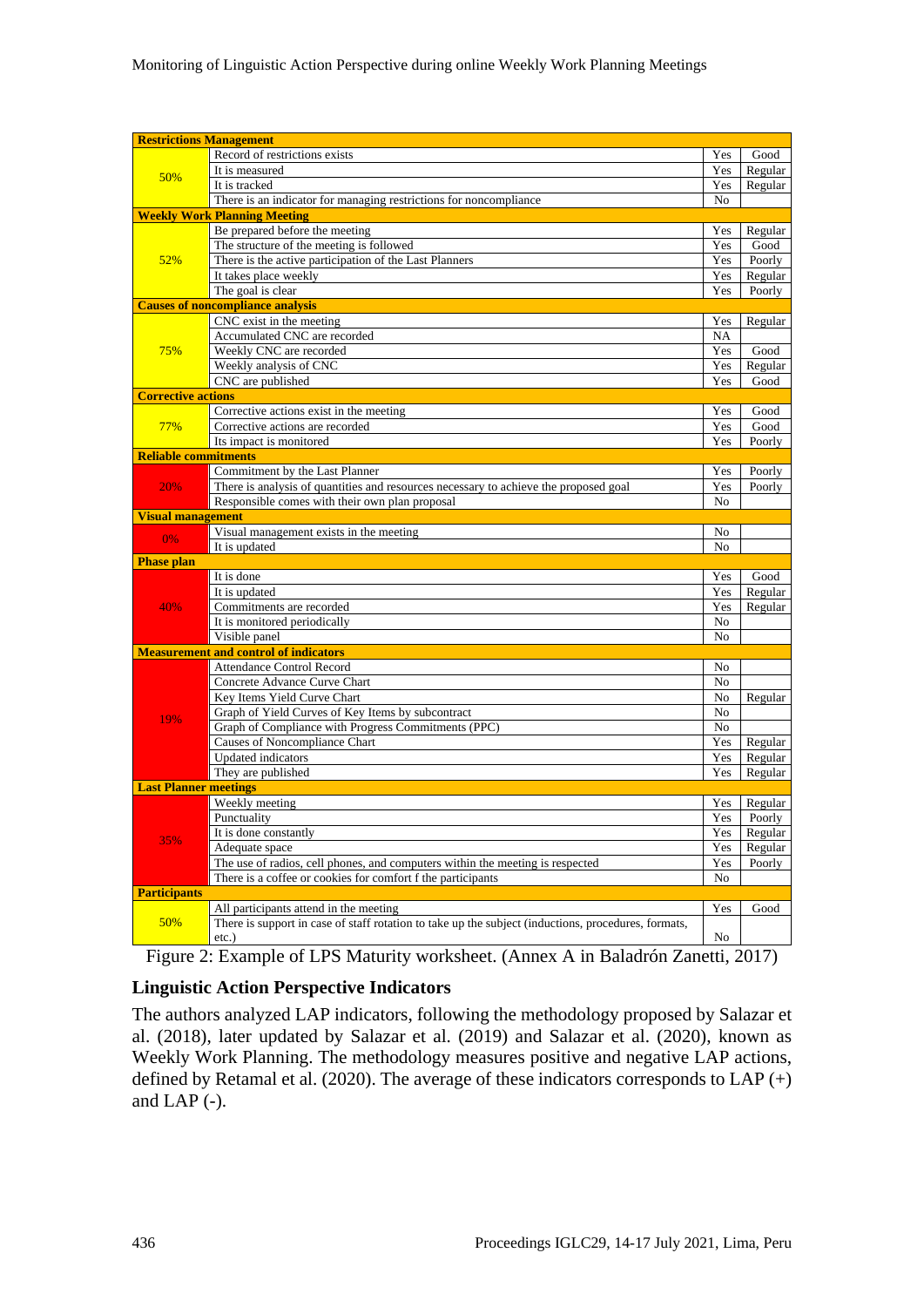| $100$ cannot be and $2020$<br><b>LAP</b> indicator<br><b>Positive or Negative indicator</b> |          |  |  |  |  |  |
|---------------------------------------------------------------------------------------------|----------|--|--|--|--|--|
| Arrives on time                                                                             | Positive |  |  |  |  |  |
|                                                                                             |          |  |  |  |  |  |
| Take notes                                                                                  | Positive |  |  |  |  |  |
| Check mobile phone                                                                          | Negative |  |  |  |  |  |
| Mobile phone rings                                                                          | Negative |  |  |  |  |  |
| Talk by mobile phone                                                                        | Negative |  |  |  |  |  |
| Leave the room                                                                              | Negative |  |  |  |  |  |
| Walkie talkie rings                                                                         | Negative |  |  |  |  |  |
| Talk by walkie talkie                                                                       | Negative |  |  |  |  |  |
| Does not speak in the meeting                                                               | Negative |  |  |  |  |  |
| Does not look at the person who is speaking                                                 | Negative |  |  |  |  |  |

Table 1: Positive and negative linguistic action perspective (LAP) indicators (Table 3 in Retamal et al.  $2020$ 

#### **Notebook for Last Planners**

Video recordings were used in previous research to measure Linguistic Action Perspective (LAP) indicators, but they turned out to be very invasive for the meeting participants. Salazar et al. (2020) propose a way to simplify the measurement of LAP indicators by assigning participants a notebook. This notebook, together with a checklist used by the facilitator, allows researchers to analyze the engagement of the meeting participants, avoiding the use of video recordings. [Figure 33](#page-4-0) shows the Notebook for Last Planners.

| <b>NOTEBOOK FOR LAST PLANNERS</b> |                                                 |      |                   |                        |                         |                                         |                                 |                            |                       |                                       |                                          |                          |  |
|-----------------------------------|-------------------------------------------------|------|-------------------|------------------------|-------------------------|-----------------------------------------|---------------------------------|----------------------------|-----------------------|---------------------------------------|------------------------------------------|--------------------------|--|
| Name:                             | Measurement start date:                         |      |                   |                        |                         |                                         | /2020                           |                            | Measurement end date: |                                       | /2020                                    |                          |  |
| <b>Position</b>                   |                                                 |      |                   | -- (Very low)          |                         | $-$ (Low)                               | 0 (Mean)<br>$+$ (High)          |                            | ++ (Very High)        |                                       |                                          |                          |  |
| Company                           |                                                 |      |                   | Symbology<br>$W:$ Well |                         | N: Normal                               |                                 | P: Poor                    |                       |                                       |                                          |                          |  |
|                                   |                                                 |      | Week <sub>1</sub> |                        |                         |                                         |                                 |                            |                       | Week <sub>2</sub>                     |                                          |                          |  |
| Who asks for it                   | Activity and / or Task                          | (% ) | <b>Sector</b>     | Day (AM<br>or PM)      | <b>Task</b><br>Priority | Clarity in<br>the Petition<br>(request) | Negotiation<br>and<br>Agreement | $\frac{9}{6}$<br>Completed | <b>PPC</b>            | <b>Declaration</b><br>of<br>compiance | <b>Declaration</b><br>of<br>satisfaction | <b>Comments</b><br>(CNC) |  |
| Name and / or<br><b>Position</b>  |                                                 |      |                   |                        | $-$ , -, 0, +,<br>$++$  | $W - N - P$                             | $W - N - P$                     | $\frac{9}{6}$              | Does it<br>comply?    | Yes - No                              | Yes - No                                 |                          |  |
| Administrator                     | Floor slab installation -1 80% Quadrant A and B |      |                   | <b>Tuesday</b><br>(AM) | ٠                       | W                                       | N                               | 70%                        | <b>NO</b>             | <b>YES</b>                            | <b>NO</b>                                | bla bla bla              |  |
|                                   |                                                 |      |                   |                        |                         |                                         |                                 |                            |                       |                                       |                                          |                          |  |
|                                   |                                                 |      |                   |                        |                         |                                         |                                 |                            |                       |                                       |                                          |                          |  |
|                                   |                                                 |      |                   |                        |                         |                                         |                                 |                            |                       |                                       |                                          |                          |  |
|                                   |                                                 |      |                   |                        |                         |                                         |                                 |                            |                       |                                       |                                          |                          |  |
|                                   |                                                 |      |                   |                        |                         |                                         |                                 |                            |                       |                                       |                                          |                          |  |
|                                   |                                                 |      |                   |                        |                         |                                         |                                 |                            |                       |                                       |                                          |                          |  |
|                                   |                                                 |      |                   |                        |                         |                                         |                                 |                            |                       |                                       |                                          |                          |  |
|                                   |                                                 |      | Week 2            |                        |                         |                                         |                                 |                            |                       | Week 3                                |                                          |                          |  |
| Who asks for it                   | Activity and / or Task                          | (% ) | <b>Sector</b>     | Day (AM<br>or PM)      | <b>Task</b><br>Priority | Clarity in<br>the Petition<br>(request) | Negotiation<br>and<br>Agreement | $\frac{9}{6}$<br>Completed | <b>PPC</b>            | <b>Declaration</b><br>of<br>compiance | <b>Declaration</b><br>of<br>satisfaction | <b>Comments</b><br>(CNC) |  |
| Name and / or<br><b>Position</b>  |                                                 |      |                   |                        | $-,-, 0, +,$<br>$++$    | $W - N - P$                             | $W - N - P$                     | $\frac{9}{6}$              | Does it<br>comply?    | Yes - No                              | Yes - No                                 |                          |  |
|                                   |                                                 |      |                   |                        |                         |                                         |                                 |                            |                       |                                       |                                          |                          |  |
|                                   |                                                 |      |                   |                        |                         |                                         |                                 |                            |                       |                                       |                                          |                          |  |
|                                   |                                                 |      |                   |                        |                         |                                         |                                 |                            |                       |                                       |                                          |                          |  |
|                                   |                                                 |      |                   |                        |                         |                                         |                                 |                            |                       |                                       |                                          |                          |  |
|                                   |                                                 |      |                   |                        |                         |                                         |                                 |                            |                       |                                       |                                          |                          |  |
|                                   |                                                 |      |                   |                        |                         |                                         |                                 |                            |                       |                                       |                                          |                          |  |
|                                   |                                                 |      |                   |                        |                         |                                         |                                 |                            |                       |                                       |                                          |                          |  |
|                                   |                                                 |      |                   |                        |                         |                                         |                                 |                            |                       |                                       |                                          |                          |  |

Figure 3: Notebook for Last Planners. (Appendix B in Salazar et al., 2020)

#### <span id="page-4-0"></span>**RESEARCH TASKS**

Due to the COVID-19 pandemic, the authors participated in Weekly Work Planning meetings via videoconference for each project. These meetings were held every week for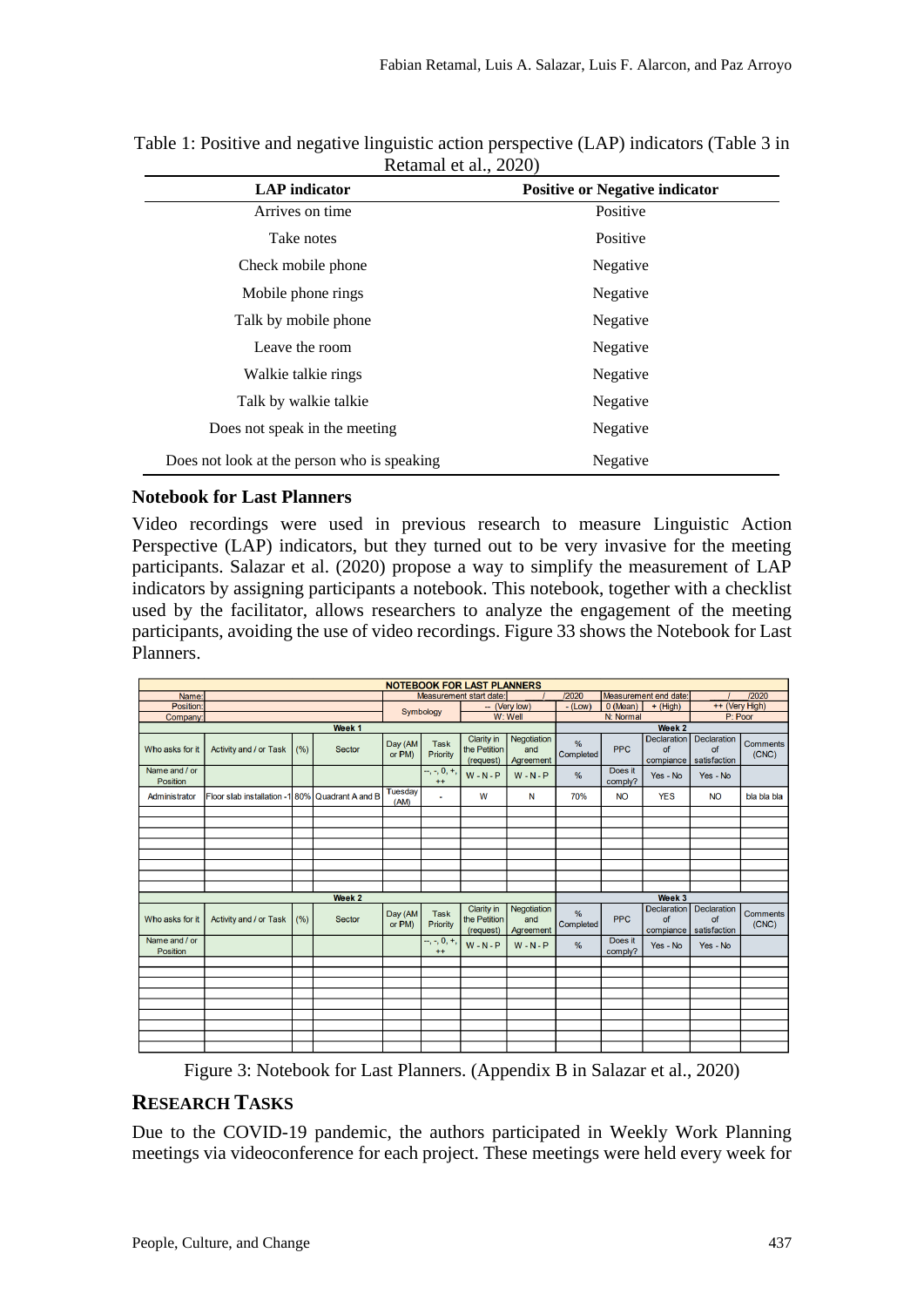a total of 10 weeks. In weeks 1 and 8, the researchers measured the LPS maturity level to analyze the evolution of the project, using the LIP implementation strategy detailed below.

- 1. **Kick-off meeting:** A kick-off meeting was held to detail the scope of the research for the selected projects. In each project, a field facilitator was defined, while the researcher participated via videoconference. The role of the facilitator was to support the implementation tasks that the researcher assigned during the kick-off videoconference. Specifically, the field facilitator was provided with the necessary materials, problems with the internet connection were resolved, and, in the case that the facilitator does not understand all simulations, they were explained. In addition, every Friday for the next 10 weeks, the researcher met with all project facilitators by video call to check on the progress of each project and explain the activities to be carried out in the following week.
- 2. **Diagnosis and baseline:** Information regarding each project's history was collected to determine the context. During the first week, the level of LPS maturity and LAP indicators were initially evaluated, and the information about the PPC was collected prior to the intervention to serve as a point of comparison with the implementation.
- 3. **Implementation:** During weeks 1 to 5, three simulations with the planners were run online. In addition, each week, a short presentation was made on LAP. These presentations did not last more than ten minutes per week to avoid interfering with the meeting times. The agenda for each of the first five weeks is shown in [Tabl;](#page-5-0) agendas were chosen so that the simulations share a common thread with that week's presentations.

<span id="page-5-0"></span>

| <b>Measure</b> | Week 1                         | Week 2                                    | Week 3     | Week 4              | Week 5                                                            | Week 8              |
|----------------|--------------------------------|-------------------------------------------|------------|---------------------|-------------------------------------------------------------------|---------------------|
| Intervention   | What<br>does LAP<br>mean?      | Importance of<br>Commitment<br>Management | Moods      | <b>Team Work</b>    | Conditions of<br>Satisfaction and<br>background of<br>obviousness |                     |
| Simulation     |                                | Dice Game                                 |            | Nasa on<br>the Moon | <b>Dictation</b><br>Drawing                                       |                     |
| Measurement    | PPC/<br><b>LPS</b><br>Maturity |                                           | <b>PPC</b> |                     |                                                                   | PPC/LPS<br>Maturity |

Table 2: Timeline of intervention in the first five weeks

- 4. Tracing and checking: During weeks 6 to 8, each Last Planner participant entered their information in the LAP notebook. In addition, the researcher was present in each meeting via videoconference to receive an update regarding how the commitments were developing. In week 8, the LPS maturity level was measured again to establish metrics before and after the intervention.
- 5. Evaluation and improvement process: The evaluation was carried out by analyzing the evolution of the LPS maturity level, the increase in commitment management when using LAP, and the PPC stabilization. Finally, a new method for performing interventions online was established, with only facilitators being allowed in the field because of the constraints of the pandemic.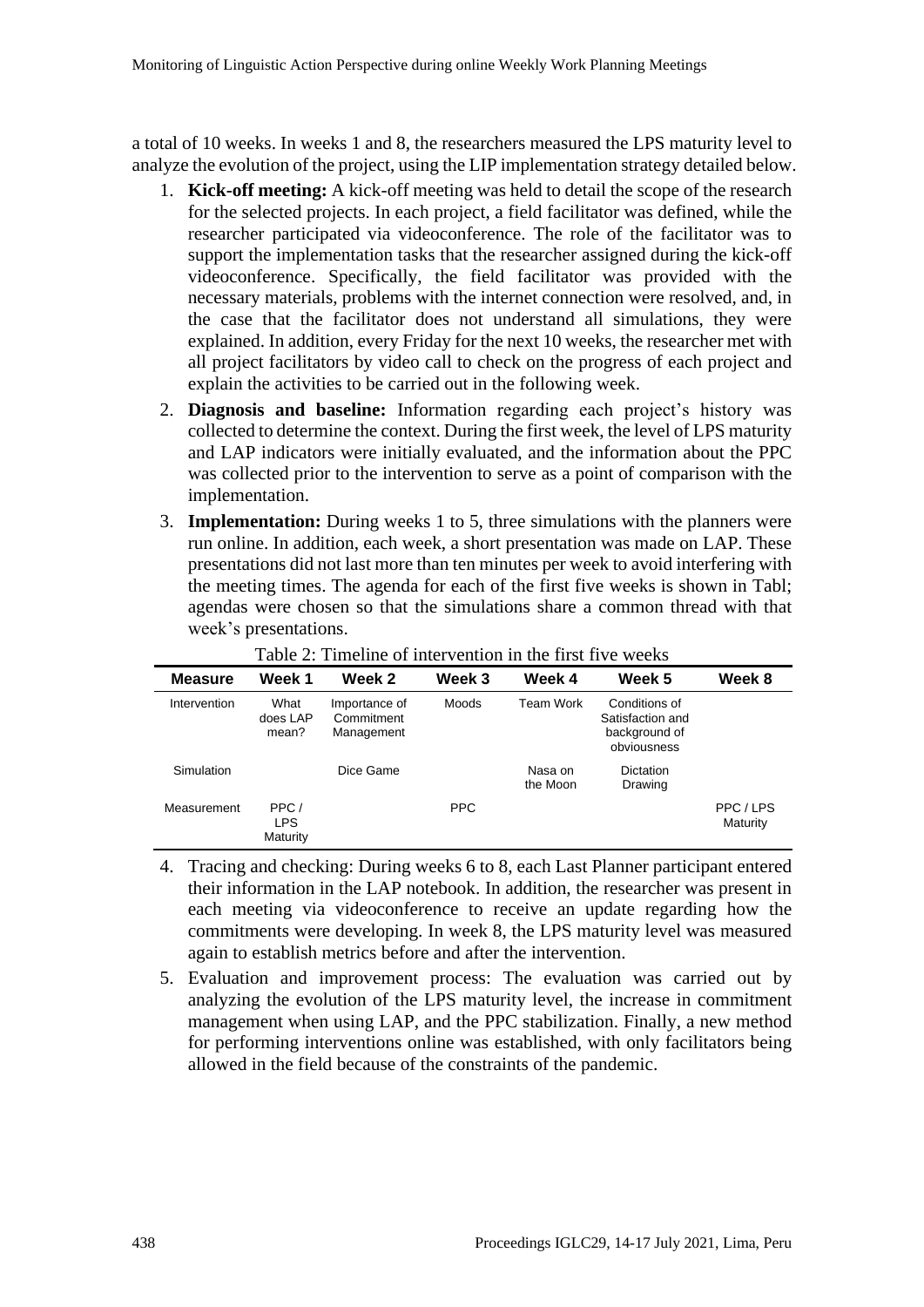#### **RESULTS AND ANALYSIS**

Due to the pandemic, the authors held a videoconference each week to see how the commitments were being carried out. The facilitators then printed an LPS notebook for each of the workers who were at the LPS meeting.

With the LPS notebook, the following results were obtained in weeks 1, 5, and 8 for each project, detailing information about the indicators proposed by Salazar et al. (2020). The positive and negative LAP indicators were measured by the field facilitators because the researchers' webcam did not capture all the people in the meeting. These positive  $(+)$ and negative (-) LAP indicators are described in Table 1.

In addition, the level of maturity was measured by the authors, using their expertise, to prevent the facilitators from reporting subjective opinions. [Table 33](#page-6-0) shows the results obtained and the slope of the trend line from the four projects that were measured in these eight weeks.

<span id="page-6-0"></span>

|                | Table 3: Results of indicators in each project        |        |         |         |              |
|----------------|-------------------------------------------------------|--------|---------|---------|--------------|
| Project        | <b>Indicator</b>                                      | Week 1 | Week 5  | Week 8  | <b>Slope</b> |
|                | <b>PPC</b>                                            | 72.73% | 65.91%  | 88.89%  | 2.7%         |
|                | $LAP (+)$                                             | 63.33% | 70.59%  | 81.25%  | 1.1%         |
|                | $LAP$ (-)                                             | 0.83%  | 5.88%   | 7.81%   | 0.8%         |
|                | <b>LPS</b>                                            | 43.00% |         | 64.00%  | 3.0%         |
| A              | % of fulfillment of a request                         | 67.42% | 56.25%  | 83.33%  | 2.0%         |
|                | % of compliance negotiation and agreements            | 56.06% | 62.50%  | 83.33%  | 3.8%         |
|                | % of declaration of compliance with the<br>commitment | 38.33% | 50.00%  |         | 2.9%         |
|                | % of fulfillment declaration of satisfaction          | 53.33% | 25.00%  |         | $-7.1%$      |
|                | <b>PPC</b>                                            | 64.41% | 89.36%  | 81.63%  | 2.8%         |
|                | $LAP (+)$                                             | 90.00% | 86.36%  | 100.00% | 2.7%         |
|                | $LAP$ (-)                                             | 11.67% | 9.09%   | 5.83%   | $-0.9%$      |
|                | <b>LPS</b>                                            | 68.00% |         | 76.00%  | 1.1%         |
| $\bf{B}$       | % of fulfillment of a request                         | 86.51% | 77.78%  | 94.61%  | 1.0%         |
|                | % of compliance negotiation and agreements            | 52.38% | 70.37%  | 94.76%  | 6.0%         |
|                | % of declaration of compliance with the<br>commitment | 75.79% | 90.29%  | 98.33%  | 3.2%         |
|                | % of fulfillment declaration of satisfaction          | 75.79% | 88.29%  | 98.15%  | 3.2%         |
|                | <b>PPC</b>                                            | 55.00% | 59.25%  | 58.00%  | $-0.2%$      |
|                | LAP $(+)$                                             | 56.25% | 65.63%  | 67.65%  | 1.4%         |
|                | $LAP$ (-)                                             | 2.34%  | 7.81%   | 5.88%   | 0.7%         |
| $\overline{C}$ | <b>LPS</b>                                            | 59.00% |         | 71.00%  | 1.7%         |
|                | % of fulfillment of a request                         | 57.41% | 66.67%  | 66.67%  | 1.4%         |
|                | % of compliance negotiation and agreements            | 49.07% | 50.00%  | 50.00%  | 0.1%         |
|                | % of declaration of compliance with the<br>commitment | 59.44% | 100.00% | 91.67%  | 4.9%         |
|                | % of fulfillment declaration of satisfaction          | 51.11% | 100.00% | 91.67%  | 6.1%         |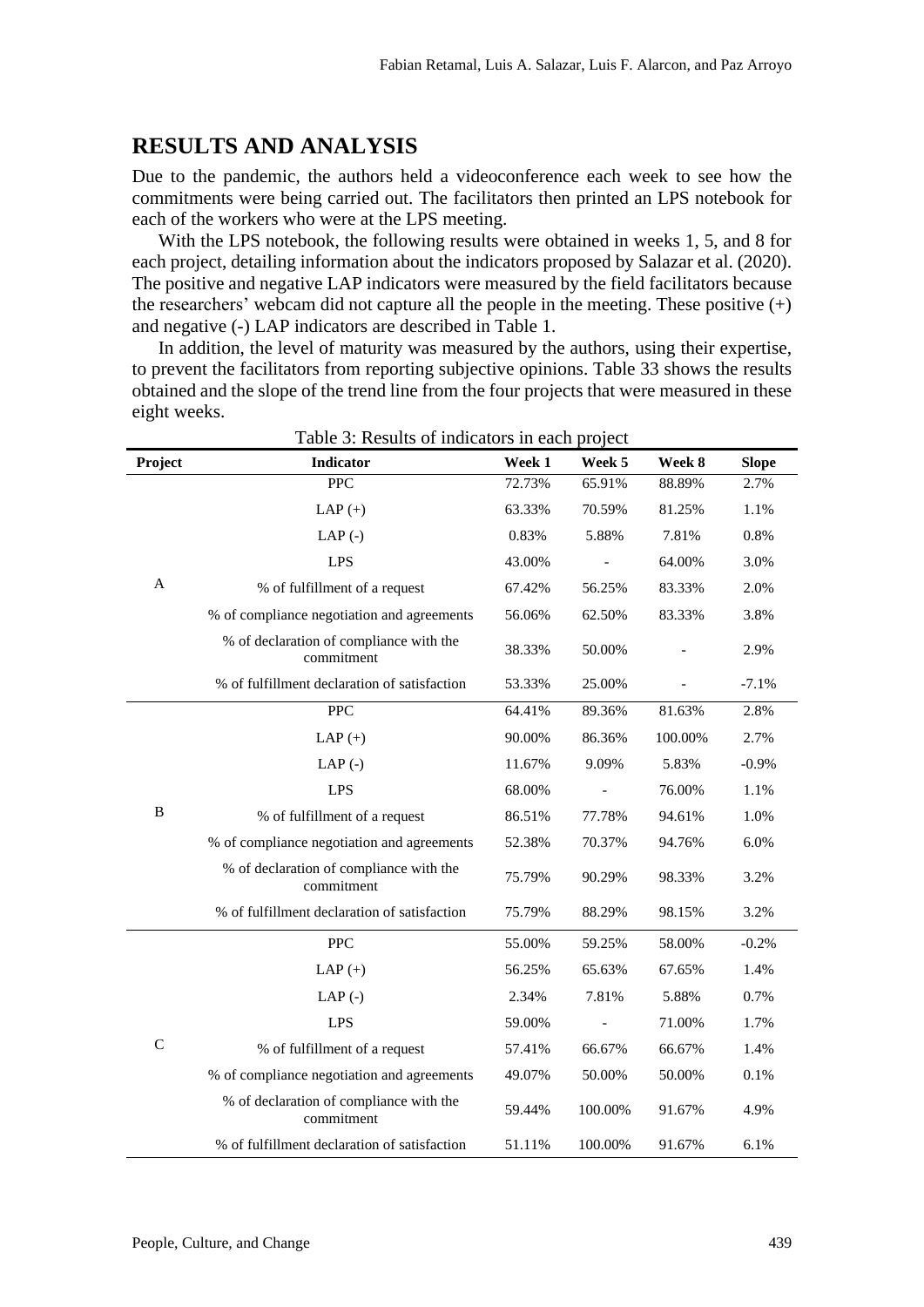| <b>Project</b> | <b>Indicator</b>                                      | Week 1 | Week 5         | Week 8   | <b>Slope</b> |
|----------------|-------------------------------------------------------|--------|----------------|----------|--------------|
| D              | <b>PPC</b>                                            | 71.88% | 77.78%         | 75.68%   | $-0.6%$      |
|                | $LAP (+)$                                             | 86.67% | 100.00%        | 84.62%   | $-0.1\%$     |
|                | $LAP$ (-)                                             | 3.33%  | 0.83%          | $0.00\%$ | $-0.5\%$     |
|                | <b>LPS</b>                                            | 47.00% | $\overline{a}$ | 73.00%   | 3.7%         |
|                | % of fulfillment of a request                         | 62.50% | 75.00%         | 60.71%   | $-0.1\%$     |
|                | % of compliance negotiation and agreements            | 50.00% | 63.54%         | 60.71%   | 1.6%         |
|                | % of declaration of compliance with the<br>commitment | 74.31% | 90.48%         | 95.24%   | 3.0%         |
|                | % of fulfillment declaration of satisfaction          | 74.31% | 90.48%         | 95.24%   | 3.0%         |

The results show that during the first five weeks of intervention, there was an increase in LAP (+) in three out of four projects. This is because this intervention begins with LA prompts. However, regarding LAP (-) indicators, we observed different results.

In week 8, we can see that over the long term, the authors suggested continuous improvements during each intervention, which projects may or may not implement. In some cases, the  $LAP(+)$  indicators continued to increase, as was the case for projects A, B, and C, who implemented continuous improvements in their projects with respect to better behavior exhibited by workers during the weekly work planning meeting (WWP).

In terms of the indicators proposed by Salazar et al. (2020) regarding the linguistic action perspective, the trend line shows that in the long term, these indicators increased for all projects, demonstrated by their positive slopes. Furthermore, in week 8 for project A, we can see that some indicators were not measured by the workers, causing a -7.1% slope for the percentage of fulfillment declaration of satisfaction. However, in this case, as it does not have three measurements, it is eliminated from the indicator analysis.

In terms of PPC variation, the commitments increased during the weeks that all linguistic action indicators were increased; in other words, the higher the PPC, the higher the results from the LAP. In addition, there was PPC stabilization, preventing large variations in this indicator for each project.

Finally, the Last Planner maturity level was reinforced by the intervention carried out during each of the projects. For all projects, the maturity level increased by 11%, especially in projects A and D. For projects A and D, we also see that an increase in PPC as well as a gradual increase in LAP indicators.

#### **CONCLUSIONS**

The intervention during these five weeks led to an increase in the maturity level of the Last Planner® System, creating a new method for performing remote interventions. This method's use of videoconferences was especially effective, since they ensured that those participating in all projects understood the linguistic action process. Furthermore, the interventions were recorded on video so that all projects could access them and the knowledge they contained.

Regarding the positive LAP indicators and the indicators proposed by Salazar et al. (2020), we conclude that by performing remote interventions focused on the linguistic action perspective, it is possible to increase the knowledge of the Last Planners and establish reliable commitments during the eight weeks of monitoring, and that these lessons can be replicated in both the current and future projects. With the LAP notebook, we found that the Last Planners became more involved in the project since, during each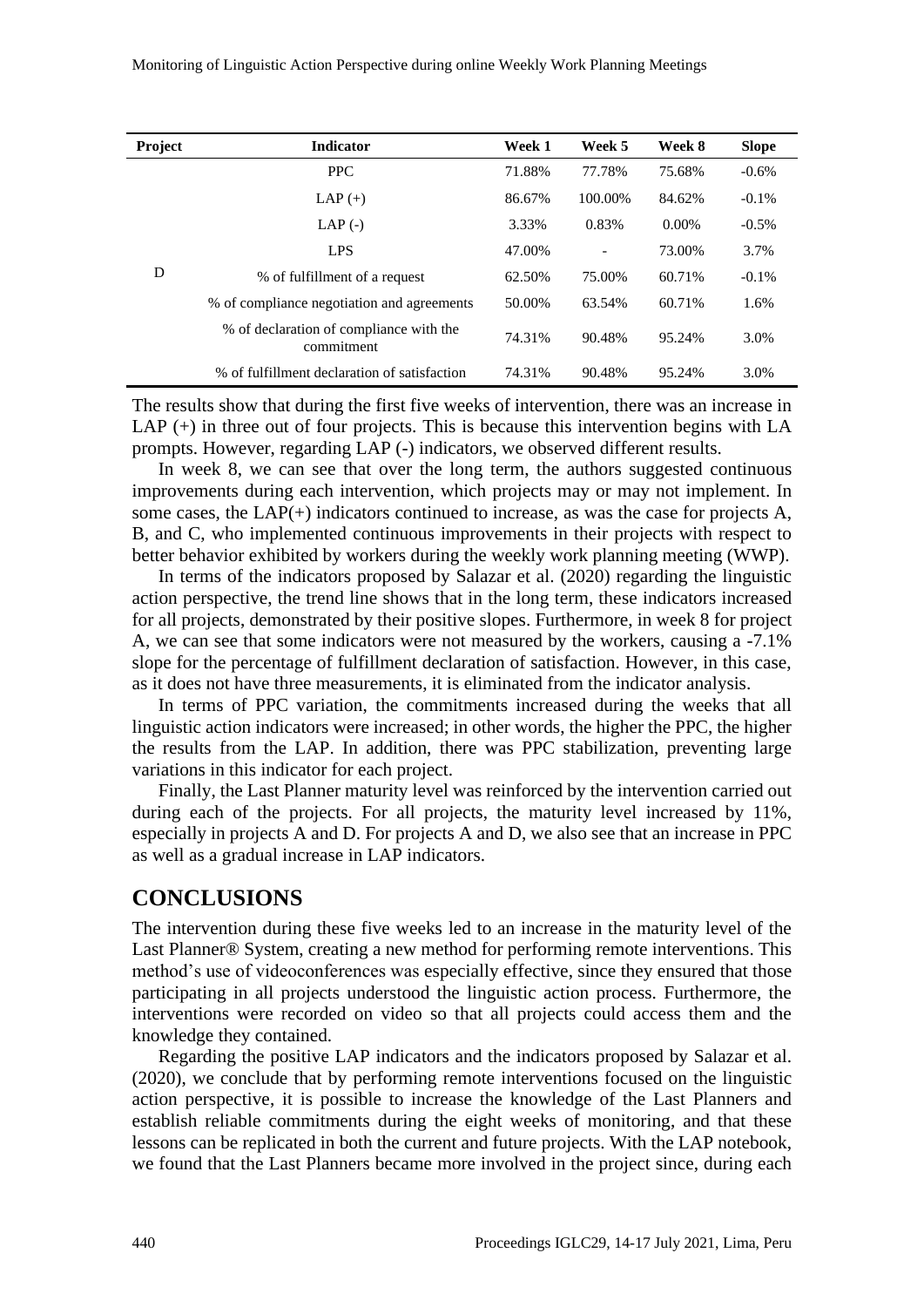weekly work plan meeting, they themselves provide their perception of how different commitments are being carried out.

As this research used a small sample and followed up for eight weeks, it is recommended that the measurements last longer to determine whether there is continuous project improvement.

This research demonstrated that online interventions can be achieved from anywhere in the world, overcoming existing social distancing limitations due to COVID-19 or any other potential cause. By doing so, this study demonstrates a new way of generating value through distance. Nevertheless, the facilitators for each project played an important role in these interventions.

In the future, the authors plan to continue looking for new patterns, both by adding more variables and generating more data; significant sample information regarding the evolution of these projects will produce more reliable results.

## **ACKNOWLEDGMENTS**

We thank GEPUC and INGECO for their support in this research. Additionally, Luis A. Salazar acknowledges the financial support for his PhD studies from the Scholarship Programme of Conicyt Chile (ANID-PCHA/National Doctorate/2016-21160819).

### **REFERENCES**

Austin, J. L. (1971). *Palabras y Acciones*. Paidós. Buenos Aires.

- Babalola, O., Ibem, E. O., & Ezema, I. C. (2019). Implementation of lean practices in the construction industry: A systematic review. *Building and Environment*, *148*, 34–43. [doi.org/10.1016/j.buildenv.2018.10.051.](https://doi.org/10.1016/j.buildenv.2018.10.051)
- Baladrón Zanetti, C. (2017). *Evaluación de impactos de la implementación de metodologías lean en proyectos de desarrollo minero en construcción* (Pontificia Universidad Católica de Chile). Retrieved from [https://repositorio.uc.cl/handle/11534/21415.](https://repositorio.uc.cl/handle/11534/21415)
- Ballard, G., & Tommelein, I. (2016). Current Process Benchmark for the Last Planner System. *Lean Construction Journal*, *13*(1), 57–89. Retrieved from [https://leanconstruction.org.uk/wp-content/uploads/2018/10/Ballard\\_Tommelein-](https://leanconstruction.org.uk/wp-content/uploads/2018/10/Ballard_Tommelein-2016-Current-Process-Benchmark-for-the-Last-Planner-System.pdf)[2016-Current-Process-Benchmark-for-the-Last-Planner-System.pdf.](https://leanconstruction.org.uk/wp-content/uploads/2018/10/Ballard_Tommelein-2016-Current-Process-Benchmark-for-the-Last-Planner-System.pdf)
- Eastman, C., Teicholz, P., Sacks, R., & Liston, K. (2011). *BIM Handbook: A Guide to Building Information Modeling for Owners, Managers, Designers, Engineers and Contractors*. John Wiley & Sons.
- Flores, F. (2015). *Conversaciones para la Acción*. Bogotá, D.C., Colombia: Lemoine Editores.
- Goldratt, E. M., & Cox, J. (2013). La meta, un proceso de mejora continua. In S. A. Ediciones Granica (Ed.), *Revisada. 12a. Reimp. Granica. México* (Tercera). México D.F.
- Gómez-Cabrera, A., Salazar, L. A., Ponz-Tienda, J. L., & Alarcón, L. F. (2020). Lean Tools Proposal to Mitigate Delays and Cost Overruns in Construction Projects. *Proc. 28th Annual Conference of the International Group for Lean Construction (IGLC)*, 781–792. [doi.org/10.24928/2020/0049.](https://doi.org/10.24928/2020/0049)
- Macomber, H., & Howell, G. A. (2003). Linguistic Action: Contributing to the theory of lean construction. *Proc. 11th Annual Meeting of the International Group for Lean Construction.* Virginia, USA.